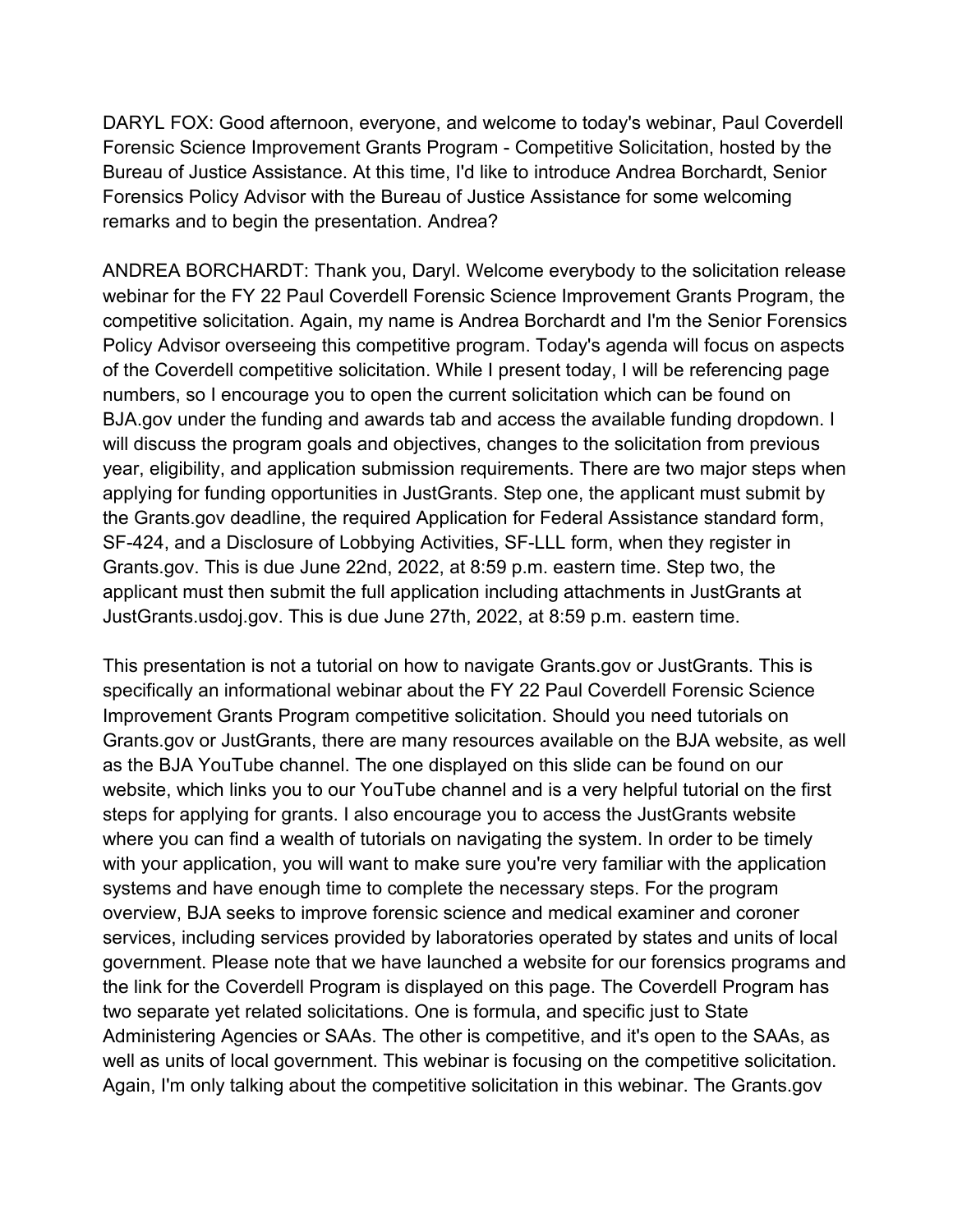deadline, again, is June 22nd, 2022, at 8:59 p.m. If you miss this deadline, you cannot proceed to the JustGrants step. The JustGrants deadline is June 27th, 2022, at 8:59 p.m.

The result of Coverdell grants should demonstrate improvement over current operations in forensic science or medical examiner/coroner services provided in the state, including services provided by laboratories operated by the state and services provided by laboratories operated by units of local government within the state. A reduction in forensic analysis backlogs is considered an improvement in timeliness of services. The funds must be used for one or more of the following six purposes, and I'm sorry to bore you, but I'm actually going to read this whole slide because it's very important.

One, to carry out all or a substantial part of a program intended to improve the quality and timeliness of forensic science or medical examiner services in the state, including such services provided by the laboratories operated by the state and those operated by units of local government within the state. Two, to eliminate a backlog in the analysis of forensic science evidence, including firearms examination, latent prints, impression evidence, toxicology, digital evidence, fire evidence, controlled substances, forensic pathology, questionable documents, and trace evidence. Three, to train, assist, and employ forensic laboratory personnel and medicolegal death investigators, as needed, to eliminate such a backlog. Four, to address emerging forensic science issues such as statistics, contextual bias, and uncertainty of measurement, and emerging forensic science technology, such as high throughput automation, statistical software, and new types of instrumentation. Five, to educate and train forensic pathologists. And six, to fund medicolegal death investigation systems to facilitate accreditation of medical examiner and coroner offices, and certification of medicolegal death investigators.

The next two slides highlight the change in language and expansion of eligibility for forensic science laboratories defined. So we have a big X on this one, because I don't really want you to see all of the content, because this is what we changed from last year to this year. But previously, we did define a forensic science laboratory as a laboratory that employs one or more full-time scientists with a minimum of a bachelor's degree in a natural formal science. And its principal function is to examine, analyze, and interpret physical and/or digital evidence in criminal matters and provide reports and testimony to courts of law regarding such evidence. We are no longer using this definition. What we are using is a definition in FY 22 for the Paul Coverdell Program is, for the purposes of this solicitation, any state or local government entity performing forensic science services is considered a "forensic science laboratory." Medical examiner and coroner offices are considered forensic science laboratories for purposes of this solicitation.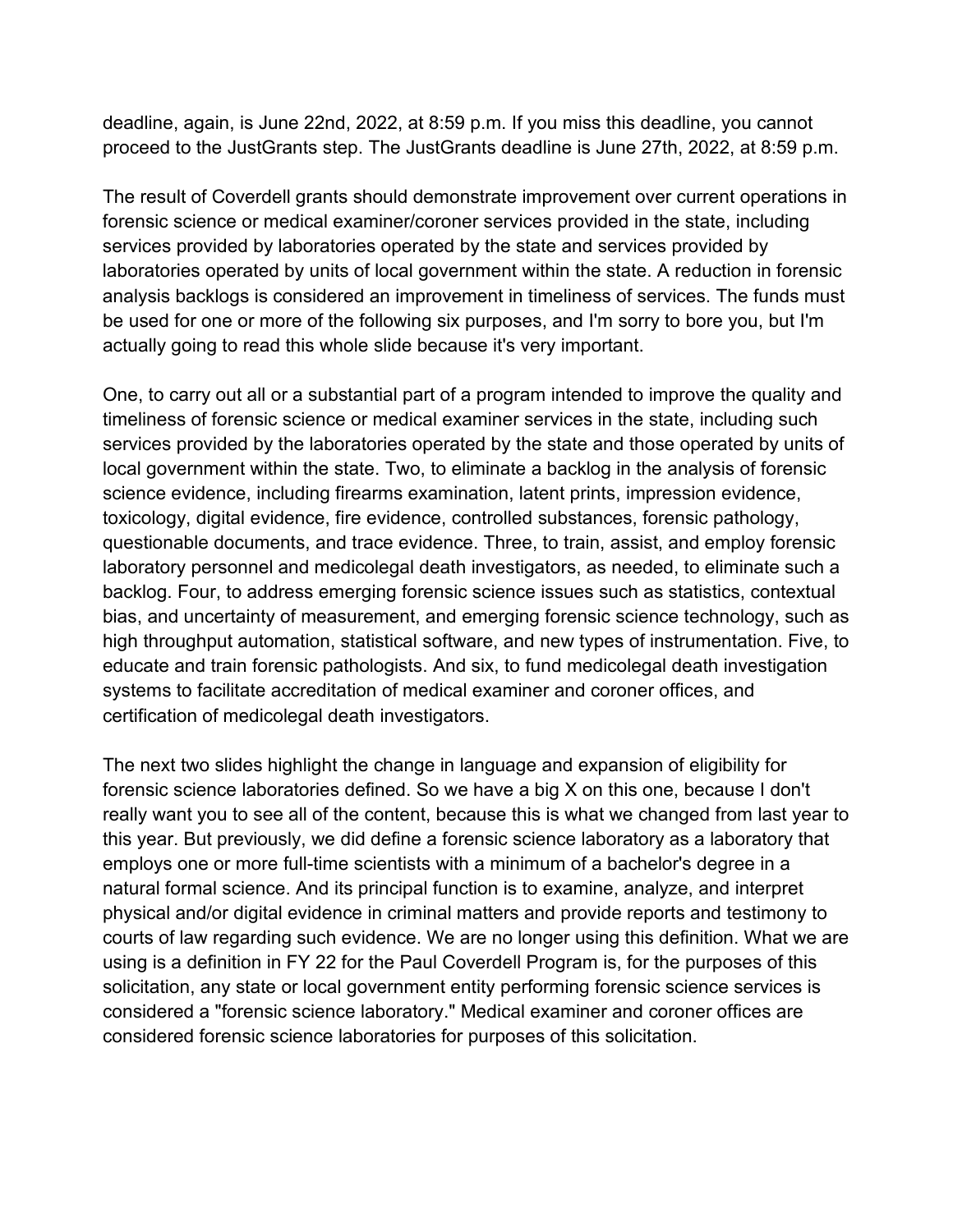So an important aspect of this year's program includes an increase in the award cap from \$250,000 last year, up to \$500,000 in FY 22. And note, you do not have to request the maximum amount, but we did want to increase this to allow some laboratories the ability to purchase equipment that they may not ordinarily have and the budget to acquire, like a LIMS system or something like that. And given this increase, we do expect to make approximately 10 to 15 awards. The period of performance is 36 months, and the start date will be October 1st, 2022. As can be found in the solicitation starting on page 8, here's a summary of permissible expenses: salary and benefits of laboratory personnel or laboratory employees; overtime for laboratory staff; computerization for forensic analyses and data management; laboratory equipment; supplies; accreditation, including application and maintenance fees charged by appropriate accrediting bodies; education, training, and certification; facilities and renovation directly attributable to improving forensic science or medical examiner/coroner services; and administrative expenses, but not more than 10% of the total funds.

So continuing on page 9 of the solicitation, here is a summary of expenses that are not permitted. Funds to conduct research, though applicants may address emerging forensic science issues and technology through implementation of new technologies and processes into public laboratories. Any expenses other than those listed in the permitted expenses section. Costs for any new facility that exceeds limits described in the solicitation. Recipient administrative expenses, direct or indirect, that exceed 10% of the total grant amount, and the use of funds for the purchase and/or lease of vehicles, such as crime scene vans. And finally, a new expense that is not permitted is the use of BJA grant funds for unmanned aircraft systems, UAS, including unmanned aircraft vehicles, UAVs, and all accompanying accessories to support UAS/UAV is unallowable.

So if you can please turn your attention to page 10, apologies for those sounds, where I can outline the eligibility for this solicitation. State governments, through the SAA, county governments and city or township governments. And for the purpose of the Coverdell Program, the term "state" means each of the 50 states, the District of Columbia, the Commonwealth of Puerto Rico, the Virgin Islands, American Samoa, Guam, and the Commonwealth of the Northern Mariana Islands. A continuation of the eligibility is that the funds must be used for forensic science laboratories. Again, in FY 22, this definition was revised to mean that any state or unit of local government entity performing forensic science services is considered a "forensic science laboratory." Medical examiner and coroner offices are considered forensic science laboratories for the purposes of this solicitation. We get a lot of questions about accreditation with respect to eligibility.

So I do want to read you this whole slide. So the question, "Do I have to be accredited in order to apply?" The answer--applicants do not have to be currently accredited to apply.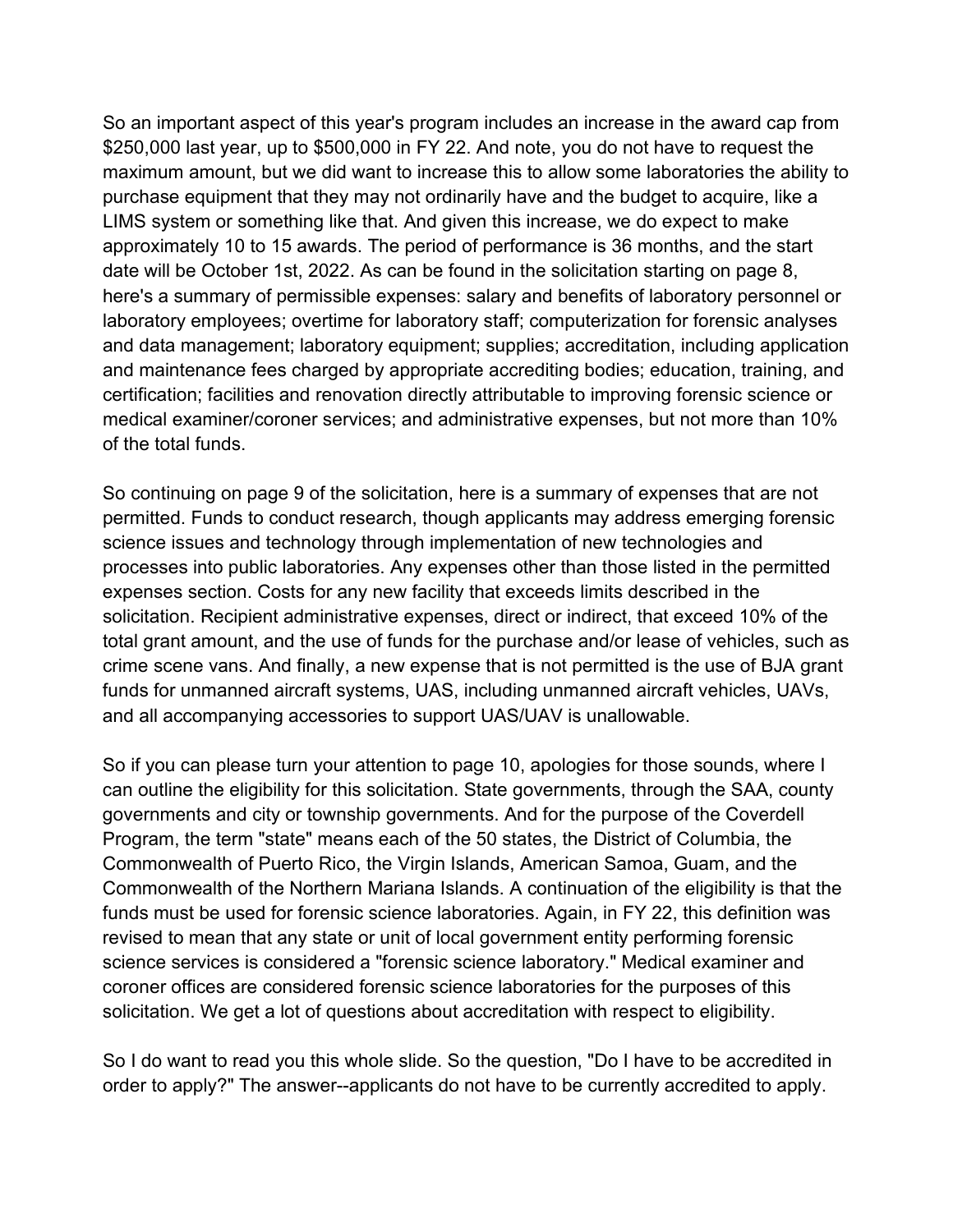However, Coverdell awardees must use grant funds to prepare and apply for accreditation of any FY 2022 Coverdell grant-funded unaccredited forensic laboratory system, including any laboratory operated by units of local government within the state, no more than two years after the FY 2022 Coverdell award date. Medical examiner and coroner offices are exempt from this accreditation requirement. The accrediting body must be "a signatory of an internationally recognized arrangement" and one that "offers accreditation to forensic science conformity assessment bodies using an accreditation standard that is recognized by that internationally recognized arrangement." On a related note, we also have a lot of law enforcement entities, so law enforcement but not forensic accreditation seeking funding from this program. So I'm going to read you this slide. Quote--I mean, question, "Our law enforcement agency is accredited, such as CALEA, are we eligible to apply?" With few exceptions, law enforcement agencies with law enforcement accreditation, rather than the forensic laboratory or medical examiner accreditation, are not eligible for Coverdell funding. For eligibility, the applicant must meet the definition of a forensic laboratory. Recall from the last slide, the accrediting body must be a "signatory to an internationally recognized arrangement" and one that "offers accreditation to forensic science conformity assessment bodies using an accreditation standard that is recognized by that internationally recognized arrangement."

So if you turn to pages 10 and 17, the Coverdell law provides that, to request a grant, each applicant must submit five certifications specific to the Coverdell Program. And please note that applicants requesting funds for only medical examiner offices or coroner offices are not required to submit the certification regarding accreditation. For the certifications, all must be completed by an official familiar with its requirements and authorized to certify on behalf of the applicant agency. All five certifications must be completed using the BJA templates, and certifications made on behalf of subrecipients of award funds, rather than certifications made on behalf of the agency applying directly to BJA, are not acceptable to satisfy the certification requirements. There's a link in the solicitation to each of the certifications, and there's a link at the bottom of this slide for the certifications. This is a summary of the certifications required by law, whether you are a forensic lab or a medical examiner/coroner. So you can see all of the five certifications are required by the forensics lab, and only four of the five are required by medical examiner/coroner.

I do want to bring your attention to the use of funds for new facilities certification. That is required even if you're not using funds for new facilities. You have to acknowledge the information in that certification, and that must be submitted. A note to any projects proposing to use funds for Forensic Genetic Genealogical DNA Analysis and Searching, or FGGS, you must take note of the following. There are no DNA profiles, including SNP, Small Nucleotide Polymorphism, or SNPs, profiles generated for FGG testing, generated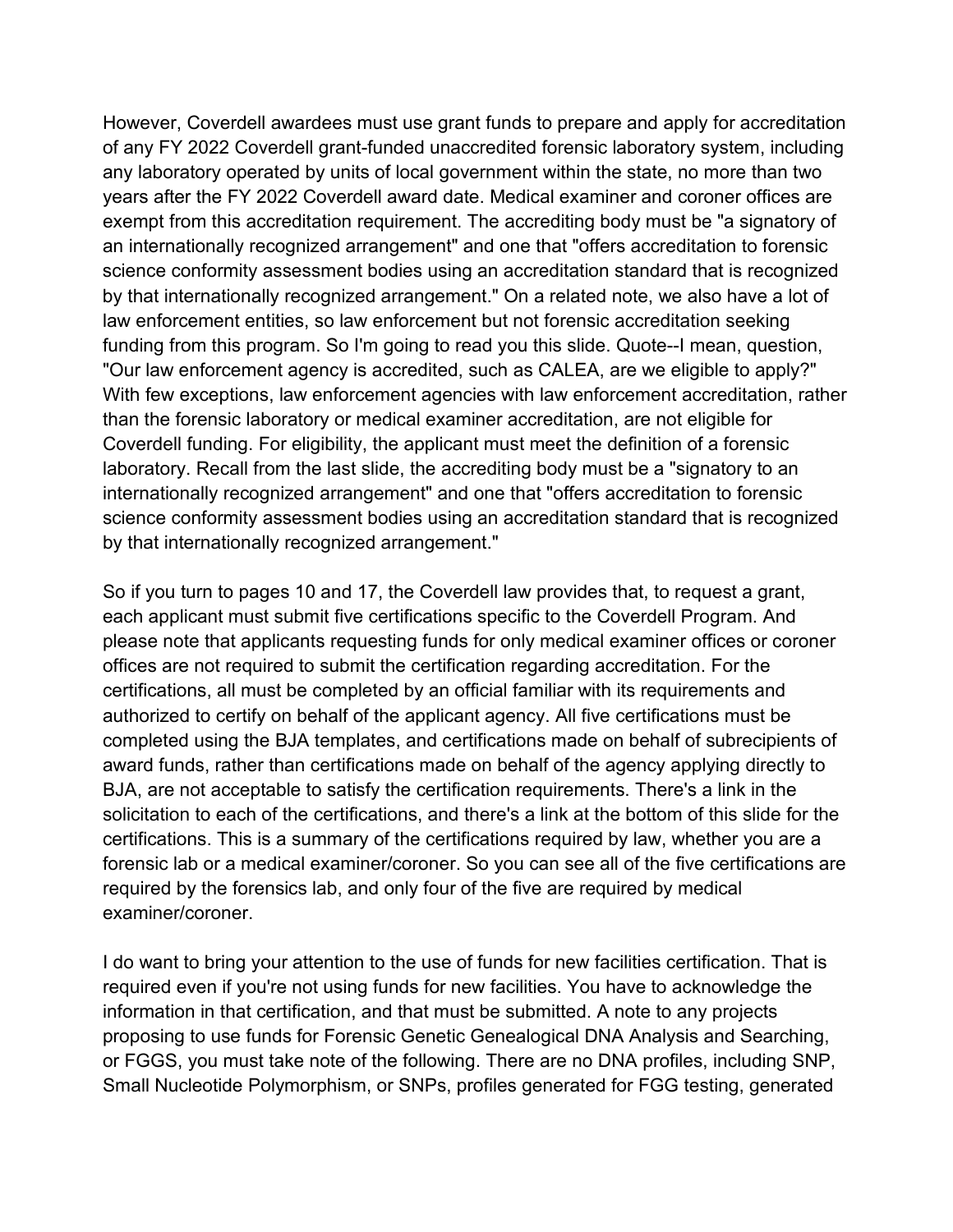with funding from this award may be entered into any nongovernmental databases such as GEDmatch, without prior express written approval from BJA. Additionally, any program activity involving FGGS is subject to the DOJ Interim Policy on Forensic Genetic Genealogical DNA Analysis and Searching, or the final policy when it's issued. All right.

So let's now talk what's needed for your application submission. If you please turn to page 14, if you're following along at home, please turn to page 14 of the solicitation. The following application elements must be included in the application submission for an application to meet the basic minimum requirements, what we call BMR, in order to advance to peer review and receive consideration for funding. So the first thing is the proposal abstract, the next is the proposal narrative, the next is the budget worksheet and budget narrative, the web-based form, and then all five certifications required by the Coverdell law except, of course, an exemption for medical examiner and coroner offices that are not required to submit the certification regarding accreditation. The application must be submitted by an eligible type of applicant. So this is actually once everything is submitted to BJA through JustGrants, we actually evaluate it according to this whole list, so that the application must be submitted by an eligible type of applicant, that the application must request funding within the programmatic funding constraints, if applicable. The application must be responsive to the scope of the solicitation. And the application must include all items necessary to meet BMR or the basic minimum requirements. All right.

So now, we can talk a little bit about the peer review. And during peer review, BJA selects subject matter experts to review the applications according to the merit review criteria. These can be found on pages 14 to 16 and page 20 of the solicitation. The peer reviewers will score the application according to the statement of the problem and description of the issue, the project design and implementation, capabilities and competencies, the plan for collecting the data required for the solicitation's performance measures, and the budget. So for example, if you turn to page 15, under project design and implementation, the applicant will be scored according to how they describe the strategy to address the needs identified in the description of the issue or the statement of the problem, particularly any areas of special concern, and the relevance to the goals and objectives of the program. So I do encourage you to pay close attention to these merit review criteria sections when developing your project and writing up your proposal. All right.

Once you believe you've finished all your paperwork, you finished everything, you will turn to the application checklist found on pages 22 to 24. This is a screenshot of a portion of the application checklist. And this will help you make sure that you followed all of the required steps for a successful application. For your reference, I've broken down the past four years of applications and awards for this program, most recently in FY 21. We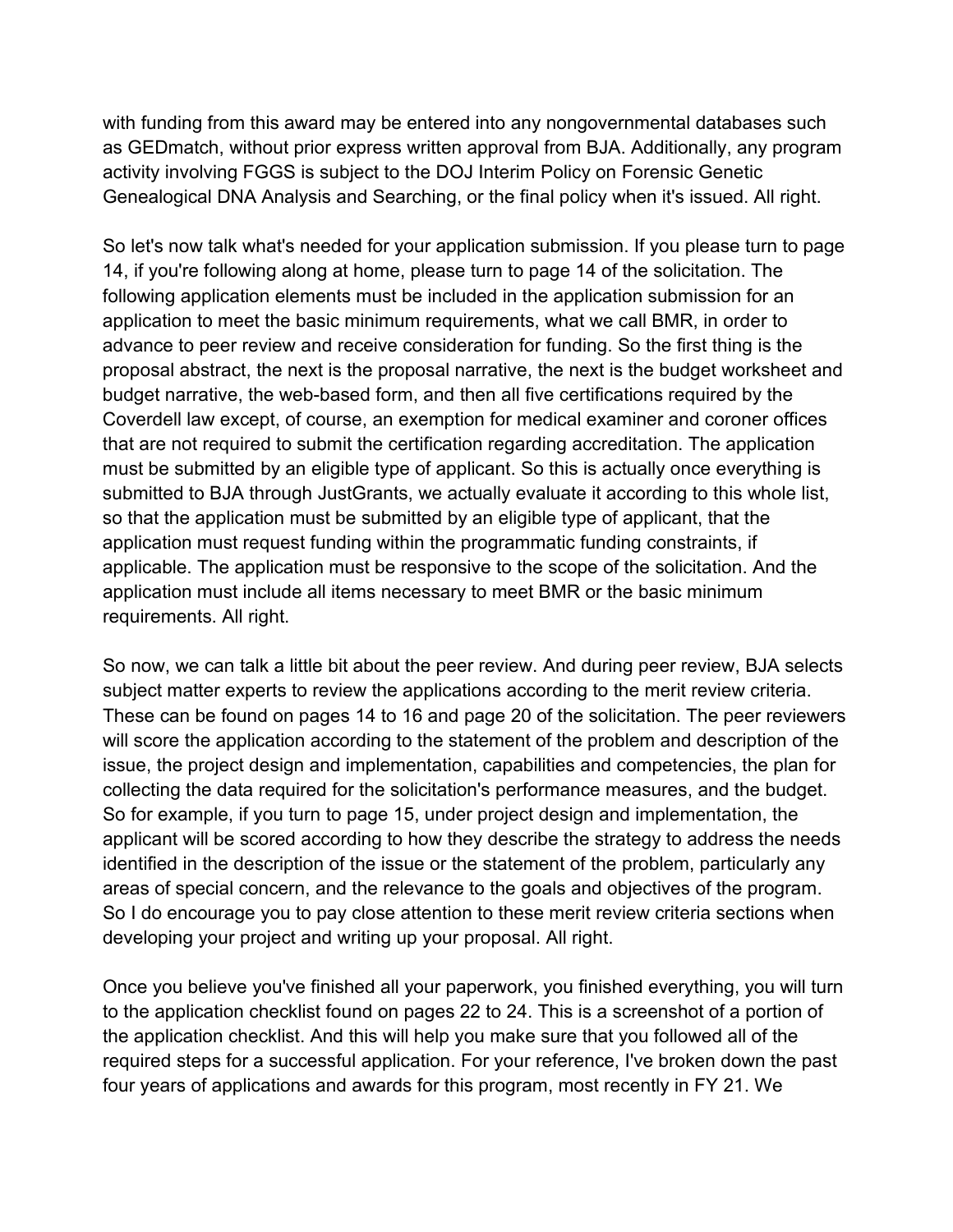received 62 applications and were able to make 23 awards. So about 37% of the applications received were funded. So you can see this has varied a little bit over the years. Typically we receive 80 to 100 applications. So, last year is a little bit lower. You know, a lot of possibilities for this but, you know, I do expect the application numbers to probably be in the 80 to 100 range again this year. Since the funding has increased we will have less awards, so this is a very competitive program. All right.

As we wrap up the informational session, this webinar up, and I want to draw your attention again to the important dates of this solicitation. The Grants.gov deadline is June 22nd at 8:59 p.m. The JustGrants deadline is June 27th at 8:59 p.m. If you fail to meet the Grants.gov deadline, you cannot proceed to the JustGrants portion of the process. If you run into any problems with the application, there are various resources available to assist you depending on where you encounter the issues. So here's one where you may reach out to Grants.gov. The email or the hotline is listed in this slide. Please take note of the email address, the website, and the phone number. If you encounter issues with JustGrants, this slide outlines JustGrants resources to assist you. So again, please take note of the date, I mean the hours of operation, the customer support hotline number, the email, and the web page for user support. If you have questions about the solicitation or need general assistance, you may also reach out to the OJP Response Center. This provides solicitation support and general assistance, this will typically not be something specific to hurdles you encounter on Grants.gov or JustGrants. Please here, take note of the email. There's also web chat and a phone number and please note the response center hours of operation. Thank you all for your hard work and dedication in the field of forensic science. And thank you for attending this webinar, we will now take questions in the Q&A.

DARYL FOX: Thanks for that, Andrea. Just a reminder to everybody on today's webinar that the PowerPoint recording and transcript will be posted to the BJA website. So, you'll get a notice once those items are available in the email that you registered with today. If you do have a question, enter it in the far bottom right, three dots, send to all panelists, and we'll go through those with the remaining time we have today. There's a question that's come in, "Is it allowable to use grant funds solely for accreditation and associated costs?" They're a crime scene unit with no backlog. They're questioning if they meet any of the six objectives that were discussed.

ANDREA BORCHARDT: Alan, do you want me to take this one or would you prefer to take this?

ALAN SPANBAUER: Sure. Go ahead, Andrea. That's fine.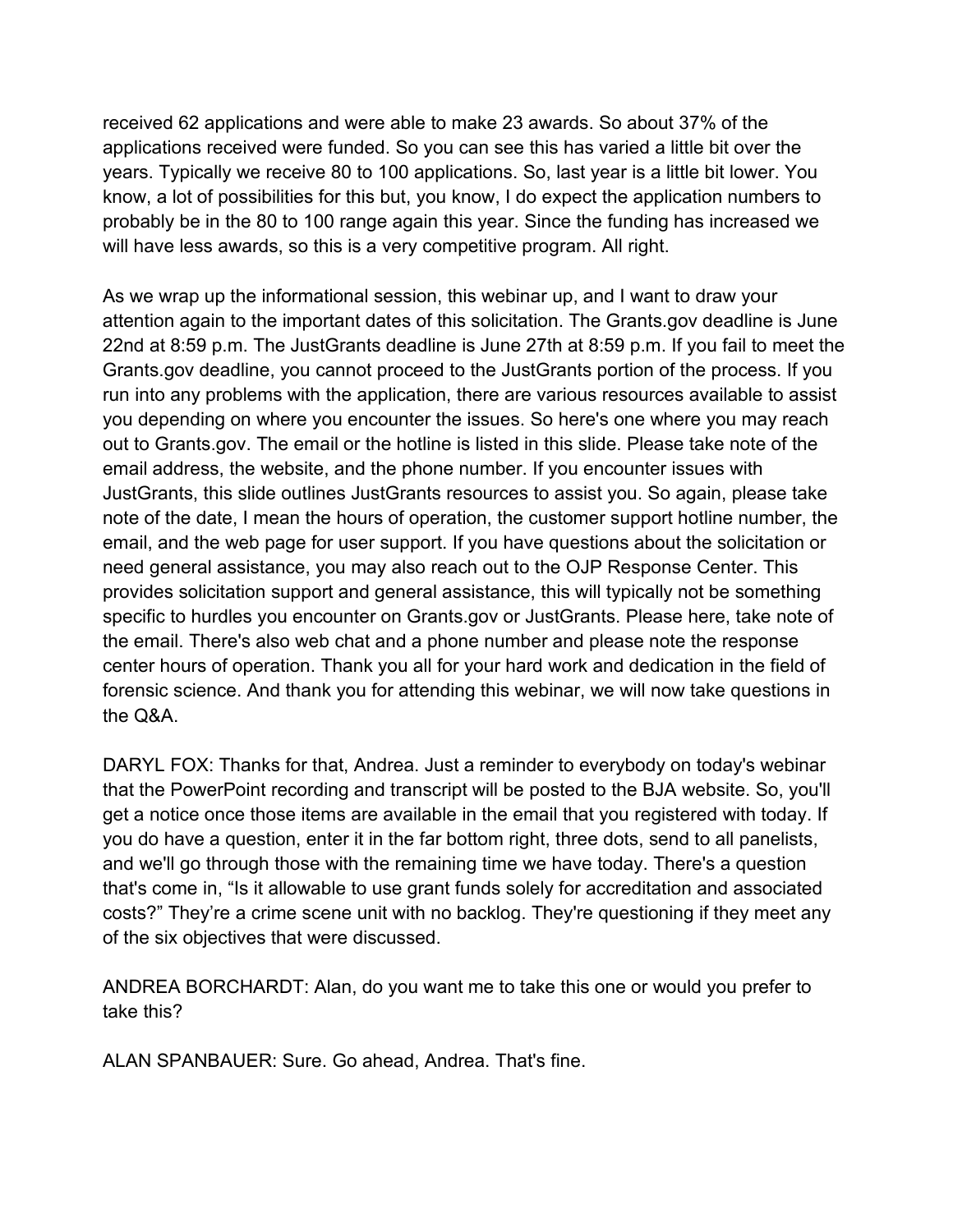ANDREA BORCHARDT: Okay. This is a good question. So there are a lot of aspects in the Coverdell Program as you can tell, through this reading of the solicitation release information. So without having further information but based directly on your question, the grant funds could be used for accreditation and associated costs. The accreditation would have to meet the standards listed in this solicitation, you would need to be able to properly certify according to the accreditation certification and you would have to justify within one of the six purpose areas, so backlog is only one aspect of the six purpose areas of Coverdell. So if you believe you would fit into other aspects, then yes, it seems like it probably would be a good eligible use of funds.

DARYL FOX: That's the end of the questions in the queue at this time. We'll just wait a few more moments. If you do have something, please go ahead and enter that in. And earlier in the webinar, I did provide the link to the solicitation in the chat. So if you need to go back and reference anything specifically in there, you can do so from that link. While you're thinking of questions, we'll just put this slide back up, the two-step process and the deadlines for both JustGrants and Grants.gov.

ALAN SPANBAUER: Andrea, this is Alan. Just to reiterate, the five required certifications are important in our basic minimum requirements. So, please be sure to read and be able to sign those--an appropriate person to sign those certifications. And even if you're not doing anything with facilities, all five certifications are required except for the one caveat for the medical examiner/coroner's office. Please be sure to read all five until it goes out.

DARYL FOX: "Regarding the five certifications, who's eligible to sign those?" This particular person is with a law enforcement agency.

ALAN SPANBAUER: There are examples in the solicitation of who may be eligible--or an appropriate authority. It may be the chief of police if you're a police laboratory, it may be the laboratory director. It is anybody who has the authority to review, understand, and sign the certification.

DARYL FOX: "Are there examples of previous award winners that one may be able to look at for reference?"

ANDREA BORCHARDT: Yes, we list all of the funded abstracts on our website. So, if you go to--I believe that can all be found on the Coverdell forensic website that I had addressed in the previous slide. If you go on to the BJA website, you go into topics and forensic science you can navigate there pretty quickly, and that will have the abstracts of previously funded awards so you can see what they have done.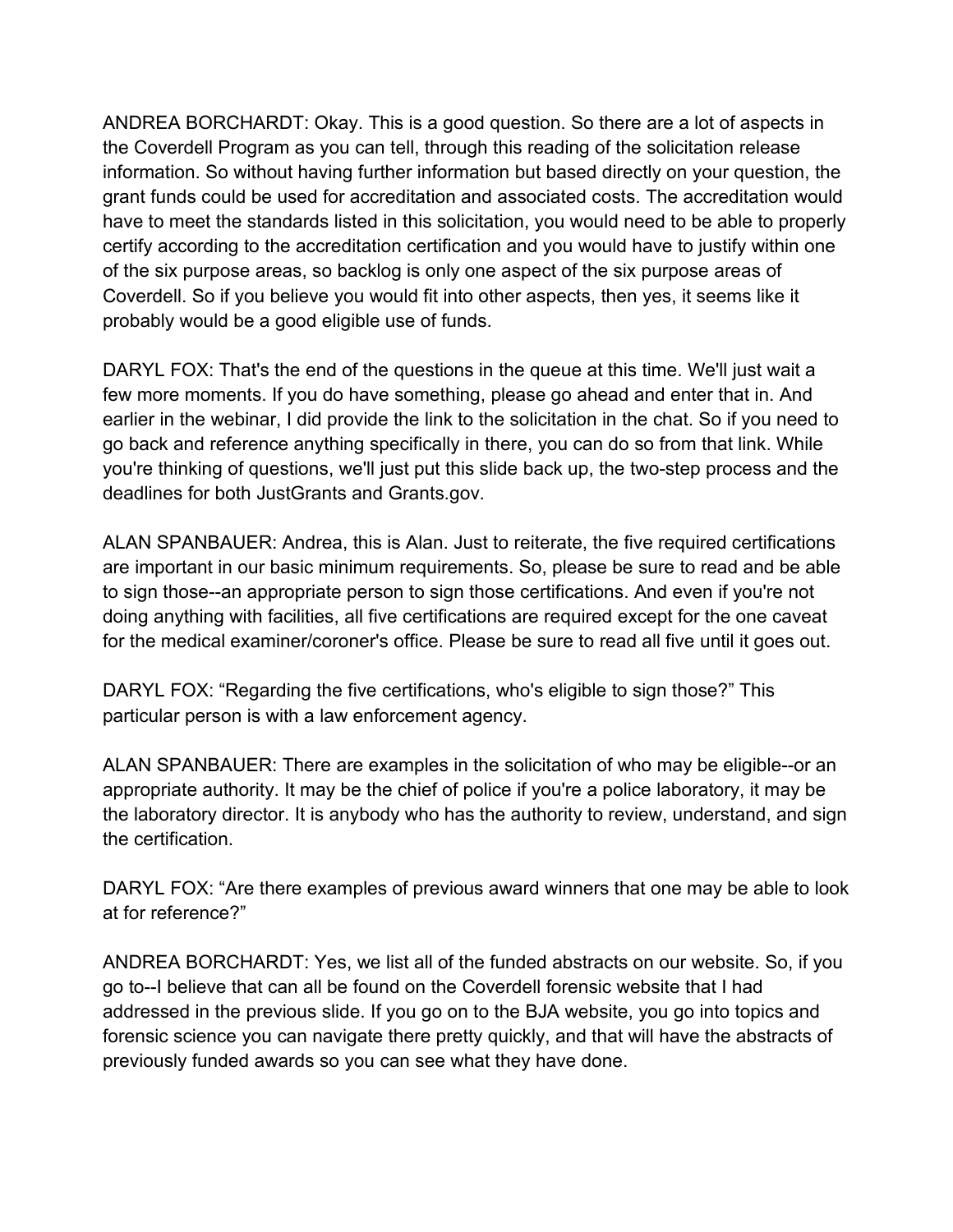DARYL FOX: This particular person, a small police township department looking to increase digital forensic capabilities, such as the purchasing of forensic workstation and Magnet AXIOM to parse the data. "Is that eligible for the use of funds for this program?"

ANDREA BORCHARDT: This is Andrea. So the activities that, you know, digital forensics is something that can be funded but to, again, highlight something Alan indicated is those five certifications are going to be critical. So, again, the certification regarding accreditation is likely going to be the biggest thing to highlight, given the question asked, so as long as the entity is accredited and is a forensic science service provider, and is accredited according to the definitions that I described, so it's not just the law enforcement accreditation, but it's like a forensic science accreditation. Again, the language is specific in this certification. So, if they can find that, then digital evidence is something that could be funded.

DARYL FOX: "Regarding the signatures on the certifications, is there a form to sign or should they submit them from agency letterhead?"

ANDREA BORCHARDT: You should not submit the information to letterhead. You must submit them on the forms that we provided. There are links in the solicitation, and multiple links within the solicitation under that certification section. So, it must be submitted using the forms provided by BJA. Again, the links are in the solicitation in the certification section.

DARYL FOX: Somebody asked if the links for the abstracts could be provided. "Is that something available outside of the solicitation?"

ANDREA BORCHARDT: So again, you'll want to go to the BJA website. There was a link on one of the slides, Daryl, if you can go back to slide seven. So, if you go to this slide, at that link in the blue at the bottom has Coverdell overview. Once you launch onto that website, there is a drop-down to the right of that site that will have previously funded awards, or previous years funding, and then you should be able to access the abstracts through there.

DARYL FOX: And that link was posted in the chat to that person. So you can actually click that hyperlink or cut and paste it as you'd like. The Coverdell/Overview. This particular person is planning for a CT scanner for their coroner's office and an accredited office at that. That will obviously be a larger project. "Is that acceptable? And is there a limit to the funds awarded for that?"